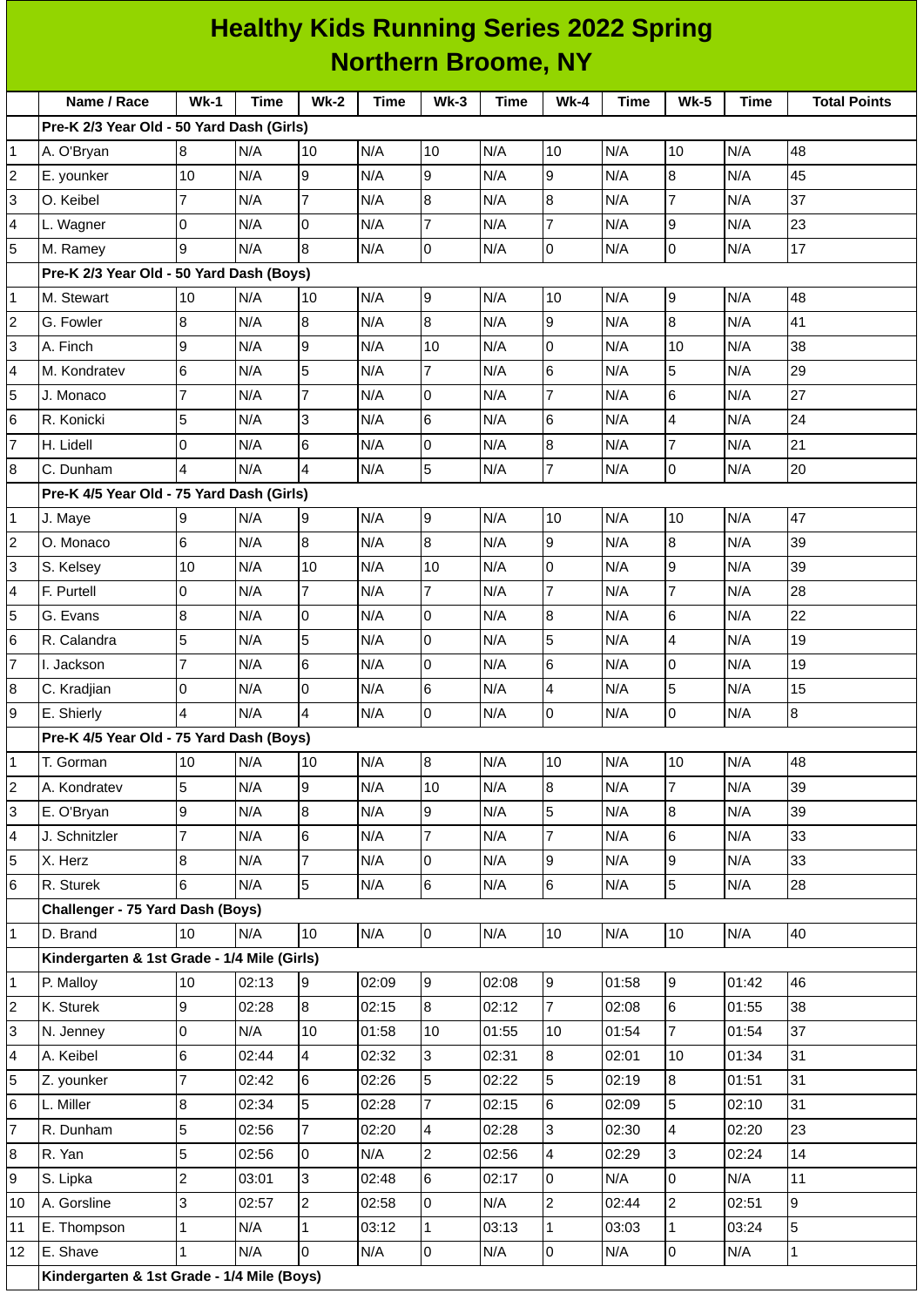## **Healthy Kids Running Series 2022 Spring Northern Broome, NY**

| $\mathbf{1}$   | J. Konicki                         | 9                        | 02:13 | $\overline{7}$          | 02:11 | 6                       | 02:14 | 5              | 02:10 | 10                       | 01:51 | 37              |
|----------------|------------------------------------|--------------------------|-------|-------------------------|-------|-------------------------|-------|----------------|-------|--------------------------|-------|-----------------|
| $\overline{c}$ | J. Dunham                          | 10                       | 02:12 | 6                       | 02:15 | $\overline{\mathbf{4}}$ | 02:16 | 6              | 02:07 | 9                        | 01:57 | 35              |
| 3              | N. Alston                          | 8                        | 02:22 | g                       | 02:05 | 9                       | 02:00 | l0             | N/A   | 8                        | 02:00 | 34              |
| 4              | H. Lidell                          | 0                        | N/A   | $\overline{9}$          | 02:05 | $\overline{8}$          | 02:05 | 9              | 01:53 | 6                        | 02:02 | 32              |
| 5              | W. Monaco                          | $\,6$                    | 02:28 | 5                       | 02:18 | 5                       | 02:15 | $\overline{8}$ | 02:03 | $\,6$                    | 02:02 | 30              |
| 6              | S. Moat                            | 5                        | 02:29 | l0                      | N/A   | $\overline{7}$          | 02:13 | 10             | 01:52 | $\overline{7}$           | 02:01 | 29              |
| $\overline{7}$ | D. Rogers                          | 3                        | 03:12 | 10                      | 01:56 | 10                      | 01:55 | l0             | N/A   | 4                        | 02:05 | 27              |
| 8              | T. Daly                            | $\overline{7}$           | 02:25 | $\overline{\mathbf{4}}$ | 02:21 | 3                       | 02:23 | 0              | N/A   | 3                        | 02:06 | 17              |
| 9              | O. Shugar                          | $\overline{a}$           | 02:49 | 3                       | 02:23 | 0                       | N/A   | $\overline{7}$ | 02:06 | $\overline{c}$           | 02:10 | 16              |
| 10             | N. Hibler                          | $\overline{2}$           | 03:17 | $\overline{2}$          | 02:47 | $\overline{2}$          | 02:48 | l0             | N/A   | 0                        | N/A   | $6\phantom{a}$  |
|                | 2nd & 3rd Grade - 1/2 Mile (Girls) |                          |       |                         |       |                         |       |                |       |                          |       |                 |
| $\mathbf{1}$   | Q. Moshier                         | 10                       | 04:49 | 10                      | 03:46 | 10                      | 03:49 | 10             | 03:39 | 10                       | 03:40 | 50              |
| $\mathbf 2$    | K. Marsh                           | 9                        | 05:01 | 9                       | 03:59 | 9                       | 03:55 | 9              | 03:45 | $\bf{8}$                 | 03:57 | 44              |
| 3              | K. Anderson                        | 3                        | 06:27 | 8                       | 04:08 | 8                       | 04:09 | 8              | 03:46 | 9                        | 03:52 | 36              |
| 4              | E. Sturek                          | 8                        | 05:11 | $\overline{7}$          | 04:29 | $\overline{7}$          | 04:14 | $\overline{7}$ | 03:57 | $\overline{7}$           | 03:58 | 36              |
| 5              | P. Hillis                          | 7                        | 05:38 | 5                       | 04:59 | 6                       | 04:16 | 6              | 04:03 | 6                        | 04:00 | 30              |
| 6              | I. Hillis                          | 6                        | 05:39 | $\overline{\mathbf{4}}$ | 05:01 | $\overline{4}$          | 04:19 | $\overline{4}$ | 04:10 | 5                        | 04:13 | 23              |
| $\overline{7}$ | J. Hillis                          | $\mathbf{1}$             | 06:58 | l3                      | 05:02 | 5                       | 04:18 | 5              | 04:09 | $\overline{\mathcal{L}}$ | 04:25 | 18              |
| 8              | A. Ramey                           | 5                        | 05:41 | 6                       | 04:34 | 0                       | N/A   | O              | N/A   | $\mathsf{O}$             | N/A   | 11              |
| 9              | I. Keibel                          | 1                        | 07:02 | $\mathbf 1$             | 05:14 | $\overline{2}$          | 05:07 | Iз             | 04:34 | 3                        | 04:30 | 10              |
| 10             | P. Brown                           | $\overline{c}$           | 06:44 | l0                      | N/A   | 3                       | 04:52 | 0              | N/A   | $\overline{c}$           | 04:51 | $\overline{7}$  |
| 11             | G. Calandra                        | $\overline{\mathbf{4}}$  | 05:42 | $\overline{c}$          | 05:03 | 0                       | N/A   | l0             | N/A   | $\mathsf 0$              | N/A   | 6               |
| 12             | L. Kradjian                        | l0                       | N/A   | l0                      | N/A   | l0                      | N/A   | $\overline{2}$ | 05:29 | $\mathbf{1}$             | 05:27 | $\overline{3}$  |
|                | 2nd & 3rd Grade - 1/2 Mile (Boys)  |                          |       |                         |       |                         |       |                |       |                          |       |                 |
| $\mathbf 1$    | J. TerBoss                         | 9                        | 04:33 | 9                       | 03:28 | l9                      | 03:20 | 9              | 03:21 | 10                       | 03:15 | 46              |
| $\overline{c}$ | L. Bertoni                         | $\overline{7}$           | 04:45 | $\overline{7}$          | 03:30 | 8                       | 03:23 | 10             | 03:15 | 9                        | 03:17 | 41              |
| 3              | C. Daly                            | 10                       | 04:29 | 10                      | 03:24 | 10                      | 03:15 | lo             | N/A   | 8                        | 03:18 | 38              |
| 4              | L. Konicki                         | 8                        | 04:34 | g                       | 03:28 | $6\phantom{.}6$         | 03:28 | $\overline{7}$ | 03:26 | $\overline{7}$           | 03:19 | 37              |
| 5              | K. Trainor                         | 5                        | 04:52 | 6                       | 03:52 | 5                       | 03:41 | 8              | 03:24 | 6                        | 03:23 | 30              |
| 6              | P. Trumbower                       | 5                        | 04:52 | 3                       | 03:55 | 4                       | 03:52 | 6              | 03:35 | 5                        | 03:28 | 23              |
| $\overline{7}$ | J. Swartwood                       | 3                        | 04:58 | $\overline{c}$          | 04:05 | 3                       | 04:03 | 5              | 03:48 | $\overline{4}$           | 03:41 | 17              |
| 8              | E. Buczek                          | $\mathbf{1}$             | 05:19 | 5                       | 03:53 | $\mathbf{1}$            | 04:10 | Iз             | 04:07 | $\overline{2}$           | 04:04 | 12              |
| 9              | D. Alston                          | 6                        | 04:50 | $\overline{\mathbf{4}}$ | 03:54 | $\overline{1}$          | 04:35 | l0             | N/A   | $\mathbf{1}$             | 04:22 | 12              |
| 10             | N. Hill                            | 0                        | N/A   | 0                       | N/A   | $\overline{7}$          | 03:26 | 0              | N/A   | 3                        | 03:47 | 10              |
| $11\,$         | L. Moat                            | $\overline{c}$           | 05:18 | $\mathbf{1}$            | 05:21 | $\overline{c}$          | 04:08 | $\overline{2}$ | 04:13 | $\mathbf{1}$             | 04:15 | 8               |
| 12             | C. Closs                           | $\mathbf{1}$             | 05:57 | Iо                      | N/A   | $\mathbf{1}$            | 04:23 | $\overline{4}$ | 04:03 | l0                       | N/A   | $6\overline{6}$ |
| 13             | C. Biasillo                        | $\mathbf{1}$             | 06:40 | $\vert$ 1               | 06:00 | $\mathbf{1}$            | 07:48 | $\overline{1}$ | 07:43 | $\mathbf{1}$             | N/A   | 5               |
| 14             | S. Purtell                         | $\mathsf{O}$             | N/A   | $\mathbf{1}$            | N/A   | $\mathbf{1}$            | 04:44 | $\overline{1}$ | N/A   | $\mathbf{1}$             | N/A   | 4               |
| 15             | J. Herz                            | $\mathbf{1}$             | 06:04 | $\mathbf{1}$            | 05:35 | l0                      | N/A   | 1              | 04:38 | $\mathbf{1}$             | 04:43 | 4               |
| 16             | C. Gorsline                        | $\mathbf{1}$             | 05:28 | $\mathbf{1}$            | 05:28 | 0                       | N/A   | 1              | 05:09 | $\mathbf{1}$             | 05:01 | $\overline{4}$  |
| 17             | C. Graham                          | O                        | N/A   | l0                      | N/A   | $\mathbf{1}$            | 04:56 | $\overline{1}$ | 04:53 | l0                       | N/A   | $\overline{c}$  |
| 18             | P. Evans                           | $\mathbf{1}$             | 06:06 | l0                      | N/A   | $\overline{0}$          | N/A   | $\vert$ 1      | 04:44 | 0                        | N/A   | $\overline{2}$  |
|                | 4th & 5th Grade - 1 Mile (Girls)   |                          |       |                         |       |                         |       |                |       |                          |       |                 |
| $\mathbf{1}$   | K. Thompson                        | 10                       | 10:18 | $\overline{8}$          | 08:43 | 10                      | 09:12 | 10             | 08:42 | 10                       | 08:31 | 48              |
| 2              | K. Krager                          | 9                        | 10:19 | 9                       | 08:35 | 9                       | 09:30 | 9              | 09:13 | 9                        | 08:55 | 45              |
| 3              | A. Kasmarcik                       | $\mathsf 0$              | N/A   | 10                      | 07:57 | 8                       | 10:05 | $\overline{8}$ | 10:33 | $\overline{7}$           | 09:14 | 33              |
| 4              | M. Daly                            | 8                        | 11:19 | $\overline{7}$          | 08:55 | l0                      | N/A   | l0             | N/A   | 8                        | 09:00 | 23              |
| 5              | N. Oare                            | 3                        | 14:05 | 5                       | 13:33 | 0                       | N/A   | 6              | 13:27 | $6\phantom{.}6$          | 11:14 | 20              |
| 6              | L. Jackson                         | $\overline{\mathcal{L}}$ | 13:55 | 6                       | 12:03 | $\mathsf{O}\xspace$     | N/A   | $\overline{7}$ | 13:25 | 0                        | N/A   | 17              |
|                |                                    |                          |       |                         |       |                         |       |                |       |                          |       |                 |